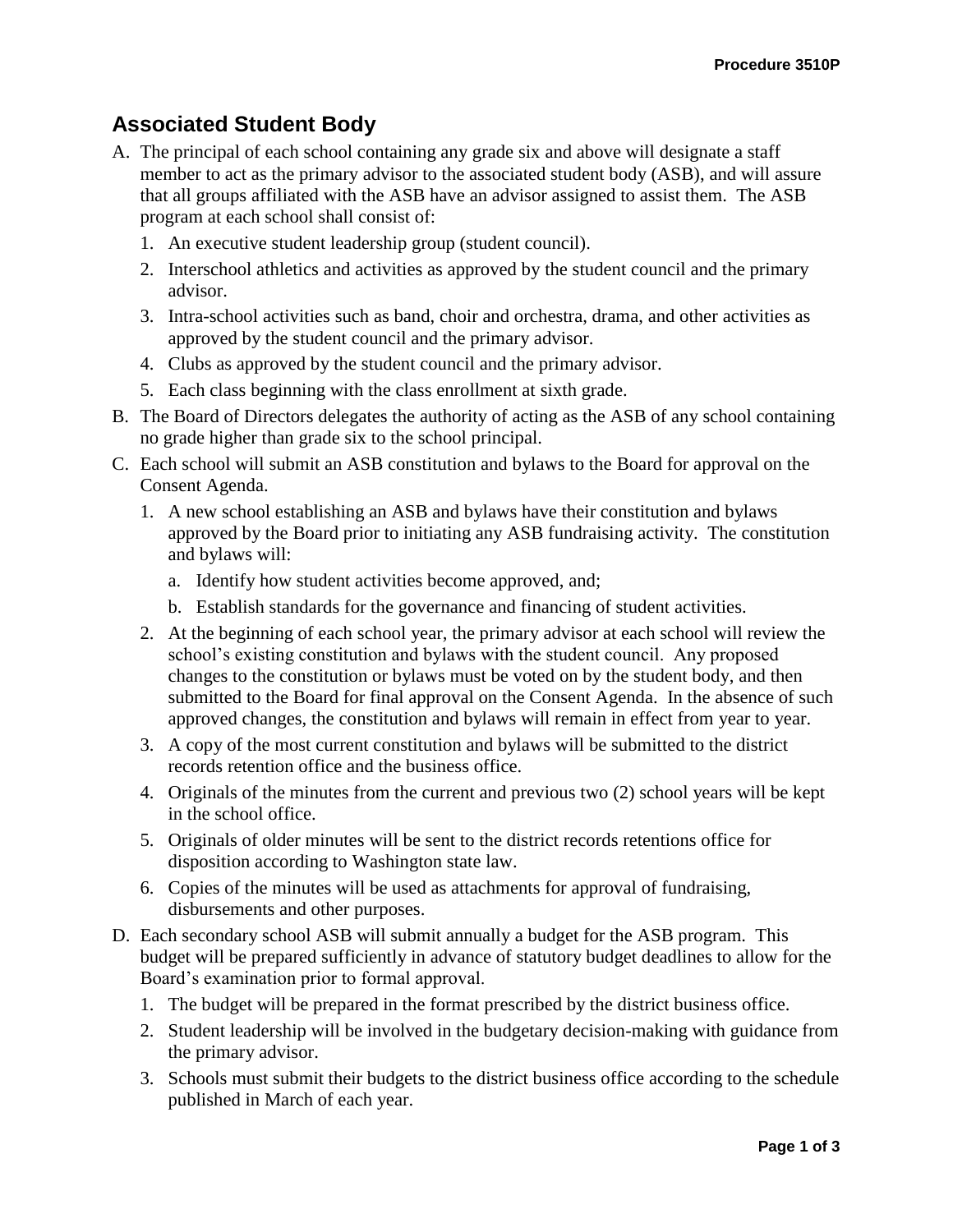- 4. The district business office will prepare a budget for the elementary school ASB accounts on a single district-wide basis.
- E. Procedures for the receipting and depositing of monies within the ASB fund are generally the same as for the other district funds. ASB travel requests and approvals are handled in accordance with normal district policies and procedures. Certain special procedures apply to ASB transactions:
	- 1. Fundraising activities by student groups shall be submitted to the student council and the school principal or delegate for review and approval. Responsibility for timely reconciling of cash receipts for sales of goods or services or of donations resides with the designated advisor of the student group participating in the fundraising activity.
	- 2. A differentiation shall be made between public and private monies within the ASB fund and this differentiation is made at the point of receiving the money. The segregation of "public" and "private" monies will be made as follows:

## Public Monies

- Fees collected from students and nonstudents as a condition of their attendance at any optional noncredit extracurricular event of the school district which is of a cultural, social or recreational nature are considered public monies. This includes revenues derived from activities during or outside regular school hours and within or outside school grounds and facilities.
- Conducting the activity with the approval of, or under the direction and supervision of the school district, makes any financial gain a public interest and hence public money.
- In addition, funds donated by individuals, groups or corporations for the benefit of the school or student body are public monies.
- ASB funds in amounts exceeding the district's established de minimus level may not be used for gifts, incentives or recognition of individuals.

## Private Monies

- Non-associated student body funds will be held in trust within the Associated Student Body 600 level accounts.
- Solicitation of funds for non-associated student body fund purposes must be accompanied by clear notice of the intended use of the proceeds, and must state that the district will hold the funds in trust exclusively for the intended purpose.
- Following the collection of private monies, the student group conducting the fundraiser will submit a reconciliation of the funds received.
- District funds cannot be used to offset, front-fund or pre-pay expenses for charitable fundraising. Any expenses incurred while raising the funds will be deducted from the balance prior to disbursement to the charitable organization or individual designated as the recipient of the funds.
- Charitable fundraisers must be conducted separately from ASB fundraisers. Percentage splits of the proceeds from a single event are not permitted.
- The purchase of incentive prizes using the proceeds from charitable fundraisers is not permitted.